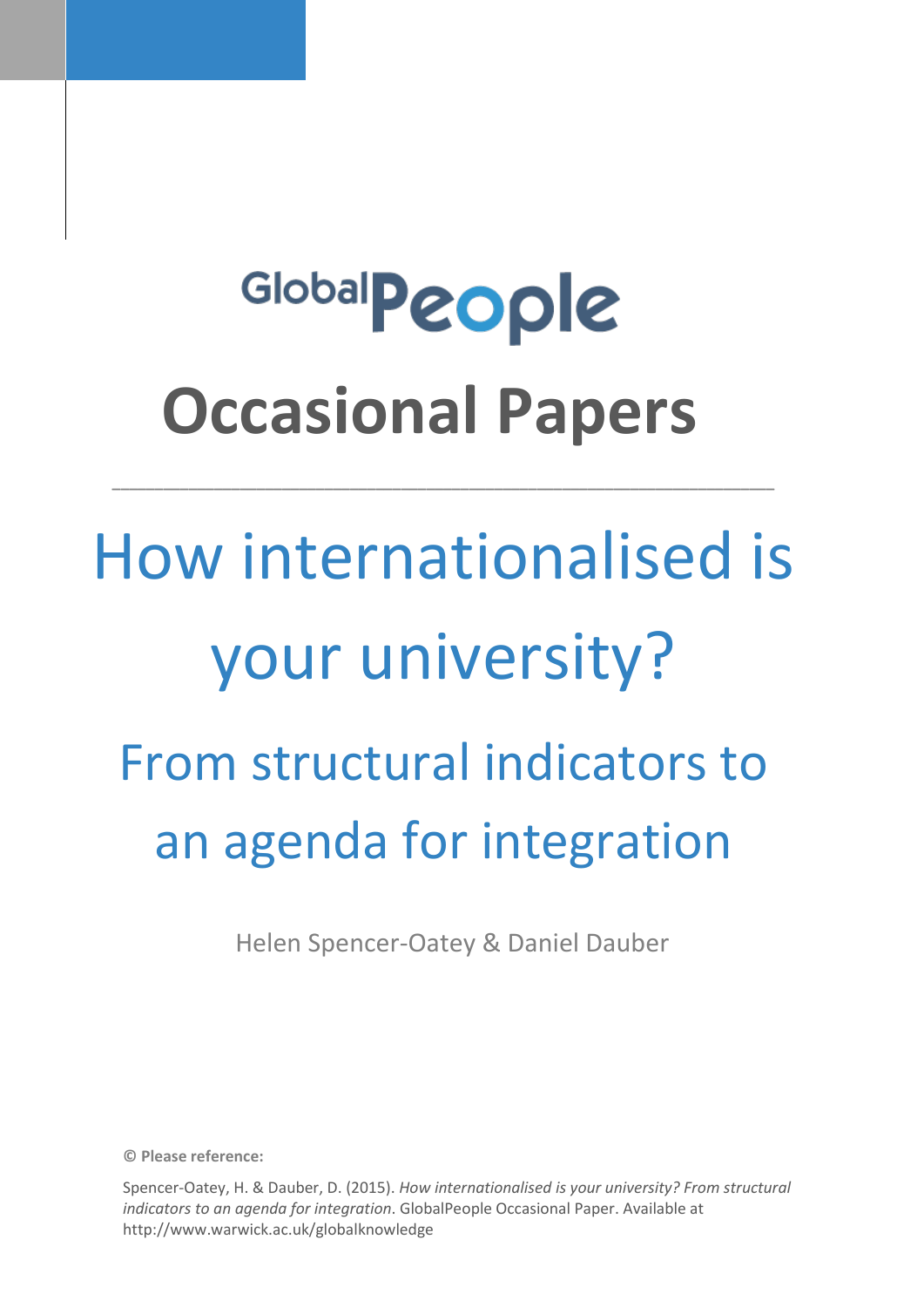

#### **Executive Summary**

New research at the University of Warwick demonstrates two shortcomings with the current benchmarking of internationalisation: they are based purely on structural measures and they use a simple bi-polar distinction between home and international students. There are several dangers in relying on these measures:

*Structural internationalisation ≠ Student satisfaction*: Latest research shows that in the UK, the lower the proportion of UK students, the less satisfied students of all backgrounds are. This does not mean that structural internationalisation should be avoided; on the contrary, students appreciate the value of an 'internationalisation' experience, so what we need is an agenda for integration.

*Structural internationalisation ≠ integrated community:* Latest research shows that the quality of interaction between people of different backgrounds is the crucial factor. Some individuals and groups find this more difficult than others, especially members of large national cohorts. This again shows that we need an agenda for integration.

*Structural internationalisation ≠ Global skills:* Latest research shows that mixed nationality group work is particularly important for the development of 'global skills'. So our agenda for integration needs to be applied to the classroom as well as the campus.

A truly internationalised university of the future will have to measure its success not only in terms of structural factors like the number/proportion of international students but also by its ability to implement an agenda for integration that will facilitate the development of the 'global skills' that employers are seeking in their new employees.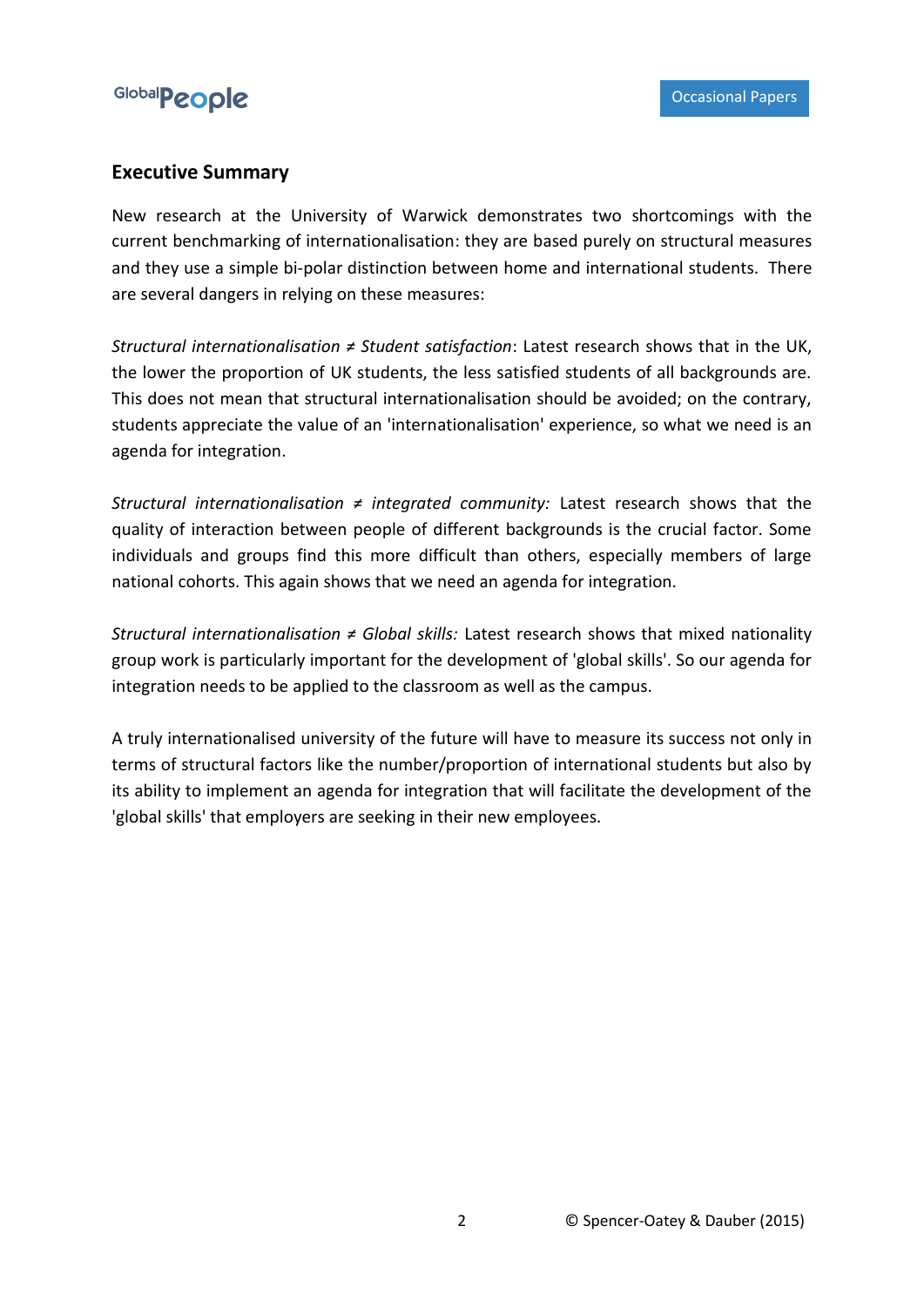

### **Introduction**

Universities all over the world are seeking to 'internationalise' their 'business'. They face a competitive environment that increasingly requires them to operate very strategically towards multiple, sometimes conflicting, goals, resulting in competition, as well as collaboration, on a global scale. An increasing number of university league tables are now published, with higher education institutions (HEIs) anxious to enter the ranks of the top 50, top 100 or top something else. Some of these league tables aim to capture the degree of 'internationalisation' of the institutions, yet in this race for international students/staff/partners, less attention seems to have been paid to the social viability of internationalising a university's community. In this paper we challenge the adequacy with which current benchmarking data on internationalisation provide the information that HEI policy makers need for designing a strategy that meets the goals they identify. We call for the inclusion of an 'intercultural' component, which takes into account the social complexity of truly internationalised university communities. In other words, we call for an agenda for integration.

### **Current benchmarking of internationalisation: Bi-polar structural diversity**

A number of organisations include internationalisation in their benchmarking of worldwide universities, the most well-known of which are Times Higher Education (THE) rankings, QS World rankings, and U-Multirank.<sup>1</sup> The parameters that these organisations use to measure internationalisation are shown in Table 1 and, as can be seen, they are all exclusively structural in nature. They focus on different countable measures, most notably national composition of students

| <b>Parameters</b>                                    | Organisation |    |                    |
|------------------------------------------------------|--------------|----|--------------------|
|                                                      | <b>THE</b>   | QS | <b>U-Multirank</b> |
| Composition: international students                  |              |    |                    |
| Composition: international staff                     |              |    |                    |
| Composition: international diversity                 |              |    |                    |
| Incoming & outgoing student mobility                 |              |    |                    |
| International student support (religious facilities) |              |    |                    |
| International joint publications                     |              |    |                    |

#### **Table 1: Parameters for ranking internationalisation**

**.** 

and staff as well as in the numbers engaged in international movement and research. Clearly there are significant differences between the systems in the number, range and precise definitions of the parameters used (e.g. THE uses ratio of international to domestic students, while QS gives full marks if 20% or more of an institution's students are international), but they are all united in their exclusive use of frequency and/or compositional counts. Also, most of the time, the definition of 'diversity' has been reduced to a bi-polar category: proportion of home vs. international students, with the result that degree of 'diversity' cannot directly be deduced from these statistics. This, however, can impact substantially on the social reality of students' study experiences, such as, for example, if

 $<sup>1</sup>$  For a full list, see the HESA report on international benchmarking, available at</sup> http://benchmarking.hesa.ac.uk/wpcontent/uploads/2011/10/HESA\_International\_Benchmarking\_report.pdf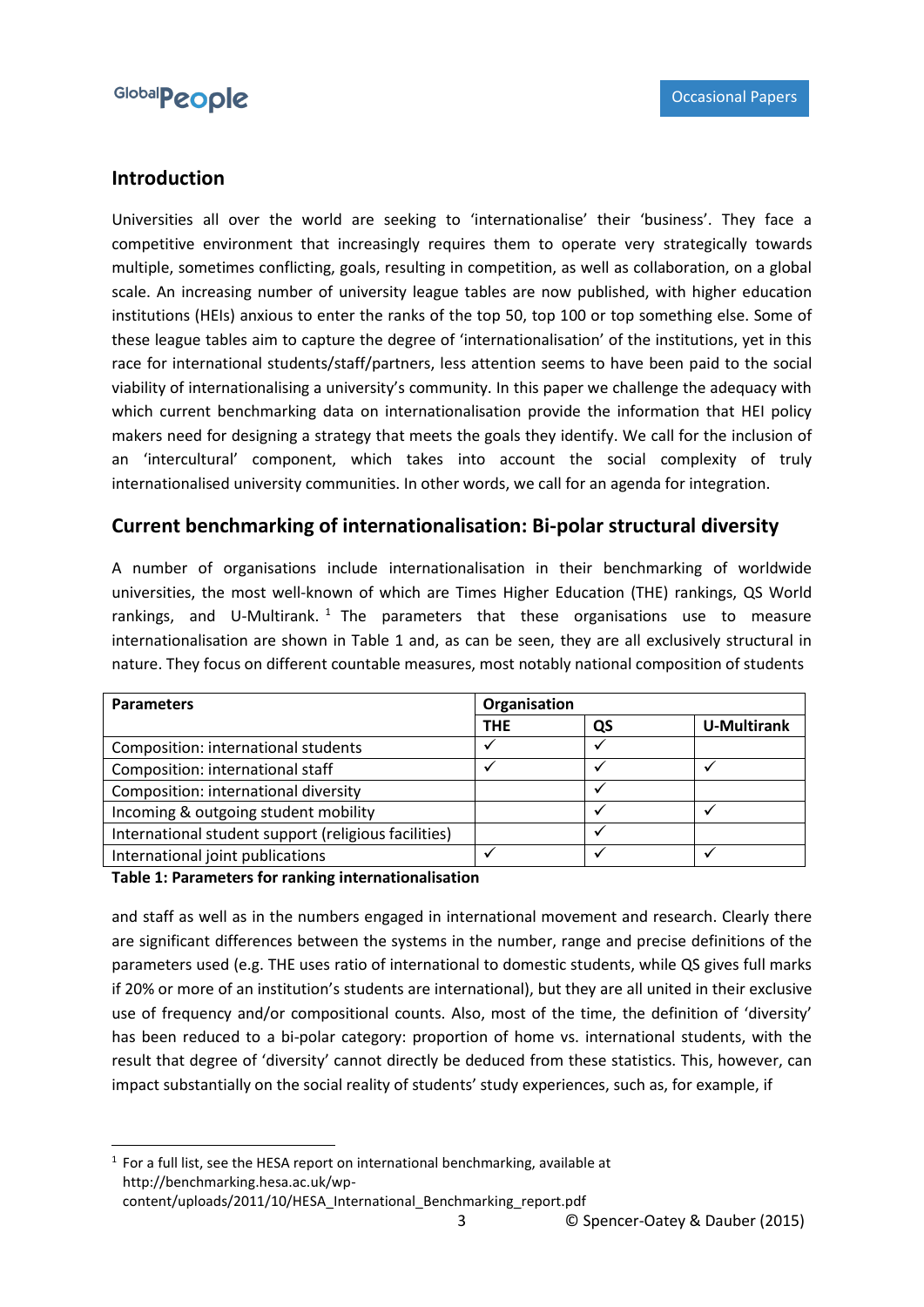

there are large dominant national groups of students on campus. The QS benchmark is a notable exception to this. However, it uses an arbitrary cut-off point of 50 different countries.

Undoubtedly, the above mentioned parameters are key indicators of an HEI's ability to lay the foundation for internationalisation and as such are important pre-requisites for a university's international outlook and growth. They are included, therefore, in many universities' internationalisation strategies. For example, the University of Stirling, to which QS allocates the maximum number of 5 stars for its level of internationalisation, includes the following strategic goals in its 2014-19 Internationalisation Strategy<sup>2</sup>:

- To grow international student numbers by 30% during the life of this strategy, with a focus on diversification across programmes and across nationalities.
- To increase undergraduate student participation in international exchanges from 4% to 15% of the undergraduate population through developing distinctive programmes and curricula and extending the number and range of overseas exchanges available.

Other structural features are also included in many strategies as internationalisation goals, *viz.* overseas partnerships and an overseas branch campus. These are listed as common KPIs for internationalisation in HESA's internationalisation report $<sup>1</sup>$  and they are clearly important elements.</sup> Partnerships are another structural measure of diversity and yet, interestingly, they are not included as parameters of internationalisation in the major ranking systems.

In view of the above, it appears that the emphasis on achieving increased structural diversity in order for HEIs to demonstrate their greater levels of internationalisation fails to give adequate acknowledgement to the social aspects of their efforts. Assuming that HEIs also aim to improve life on campus through internationalisation and make it a much more enriching experience for everyone (students and staff alike), we identify three fundamentally flawed assumptions about parameters of HEI 'internationalisation':

- Structural internationalisation (automatically) improves students' satisfaction.
- Structural internationalisation (automatically) yields an integrated student community.
- Structural internationalisation (automatically) leads to global skills.

## **Structural Internationalisation ≠ Student Satisfaction**

How satisfactory, then, are these structural measures of diversity as indicators of level of internationalisation? What 'international benefits' are they associated with?

Many universities refer to the benefits of having a diverse composition of students and staff in terms of 'enrichment'. For example, the University of Bristol<sup>3</sup> identifies the following as two of its prime reasons for pursuing internationalisation:

1

4 © Spencer-Oatey & Dauber (2015)

<sup>2</sup> http://www.foi.stir.ac.uk/documents/Internationalisation-Strategy-2014-19.pdf

<sup>3</sup> http://www.bristol.ac.uk/media-library/sites/university/migrated/documents/internationalisation.pdf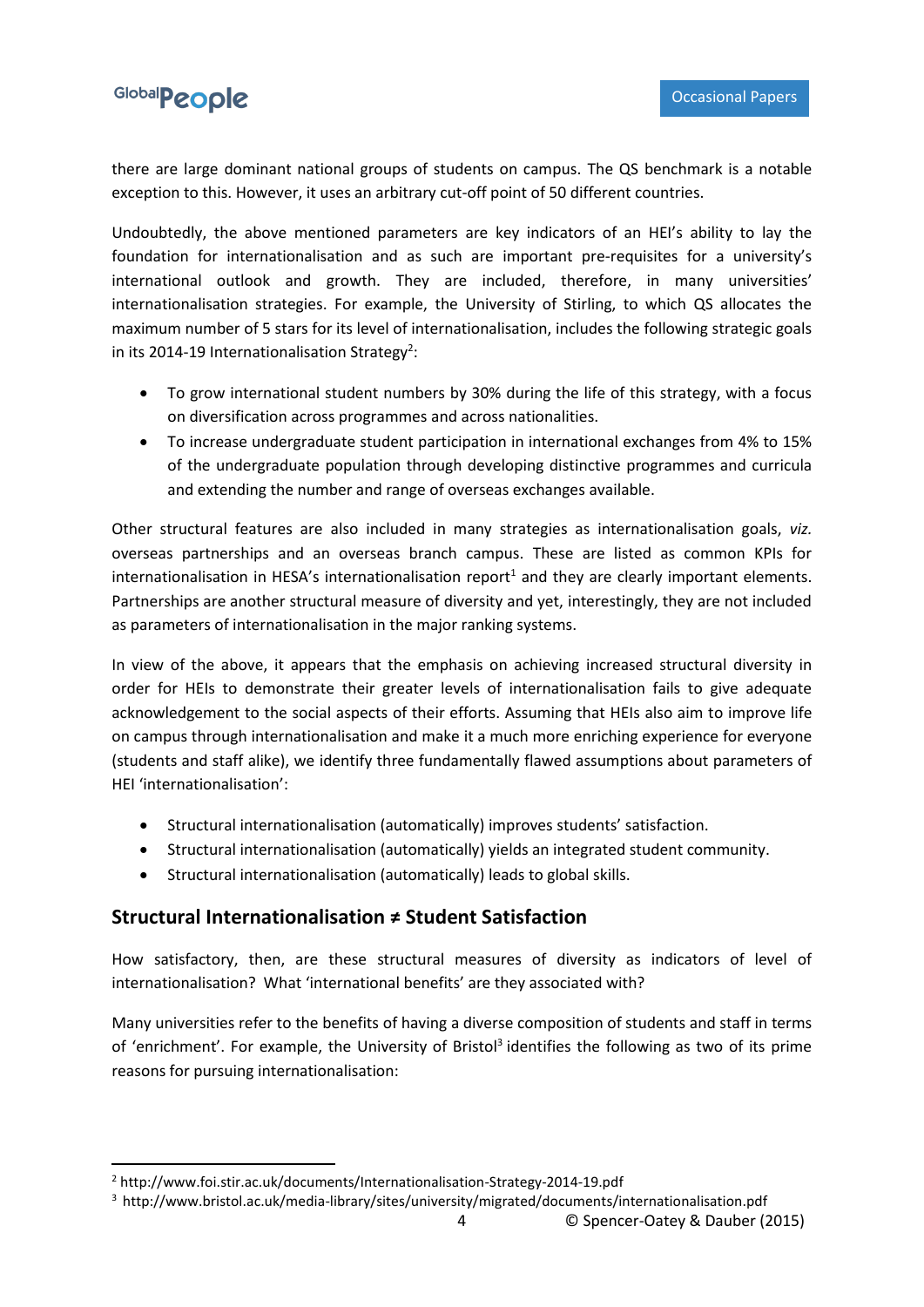

**.** 

- it means we have a diverse student body from multiple cultures and societies, which enriches our intellectual environment;
- it means academic staff come to us from all over the world and their different intellectual approaches, as well as their different cultures, again enrich the University.

These are clearly valid and important aspirations, but do students necessarily perceive things in these ways? Statistical analyses suggest that for students in the UK the picture is more mixed and/or complex.

| $n = 26$ universities              |                 | THE.<br>Student<br>experience<br>(overall score) | Student<br><b>THE</b><br>experience<br>(good<br>social<br>life) | NSS Teaching<br>satisfaction |
|------------------------------------|-----------------|--------------------------------------------------|-----------------------------------------------------------------|------------------------------|
| Non-UK/Total Students              | Pearson r       | $-0.538**$                                       | $-0.754$ **                                                     | $-0.330$                     |
|                                    | Sig. (2-tailed) | 0.005                                            | 0.000                                                           | 0.099                        |
| Non-UK/Total Staff                 | Pearson r       | $-0.142$                                         | $-0.410^*$                                                      | $-0.274$                     |
|                                    | Sig. (2-tailed) | 0.480                                            | 0.034                                                           | 0.176                        |
| THE Ranking 2013/14 (international | Pearson r       | $-0.267$                                         | $-0.676**$                                                      | $-0.245$                     |
| outlook)                           | Sig. (2-tailed) | 0.188                                            | 0.000                                                           | 0.227                        |
|                                    |                 |                                                  |                                                                 |                              |

Table 2: Correlations between diversity, student experience and international outlook in UK universities

As can be seen from Table 2, the greater the proportion of non-UK students in the total student population, the less positive the student experience ratings are.<sup>4</sup> This is even more evident when looking at one of the sub-categories of the THE student experience rating: Good social life (r= -0.754\*\*). These correlations could be interpreted as indicating that growth in 'structural internationalisation' has a negative impact on student satisfaction, and especially social integration (see also the negative correlation between 'international outlook' and 'good social life', r=-0.676\*\*). Yet that would be too simplistic an interpretation. It would be extremely unwise to conclude that a diverse community is a 'bad thing'. On the contrary, it is the pre-requisite for personal growth. As Figure 1 illustrates, it is an important stage in the internationalisation trajectory.

However, as we argue below, communities do not 'just happen' and intercultural skills do not 'just emerge' – they each need to be nurtured and developed. We found that at the University of Warwick, many students are highly appreciative of the opportunity to be exposed to different facets of 'internationalisation'. It matches their expectations as well as their goals of being part of an internationalised university and it also offers them the opportunity to develop the skills needed for working in a multicultural workplace. So we would argue that these social aspects of internationalisation need addressing and benchmarking in addition to the aforementioned structural factors. In other words, we need an agenda for integration.

<sup>4</sup> Student experience ratings are based on the THE Student Experience Survey 2014 and include responses from both UK and international students. Available at http://www.timeshighereducation.co.uk/news/timeshigher-education-student-experience-survey-2014/2013333.article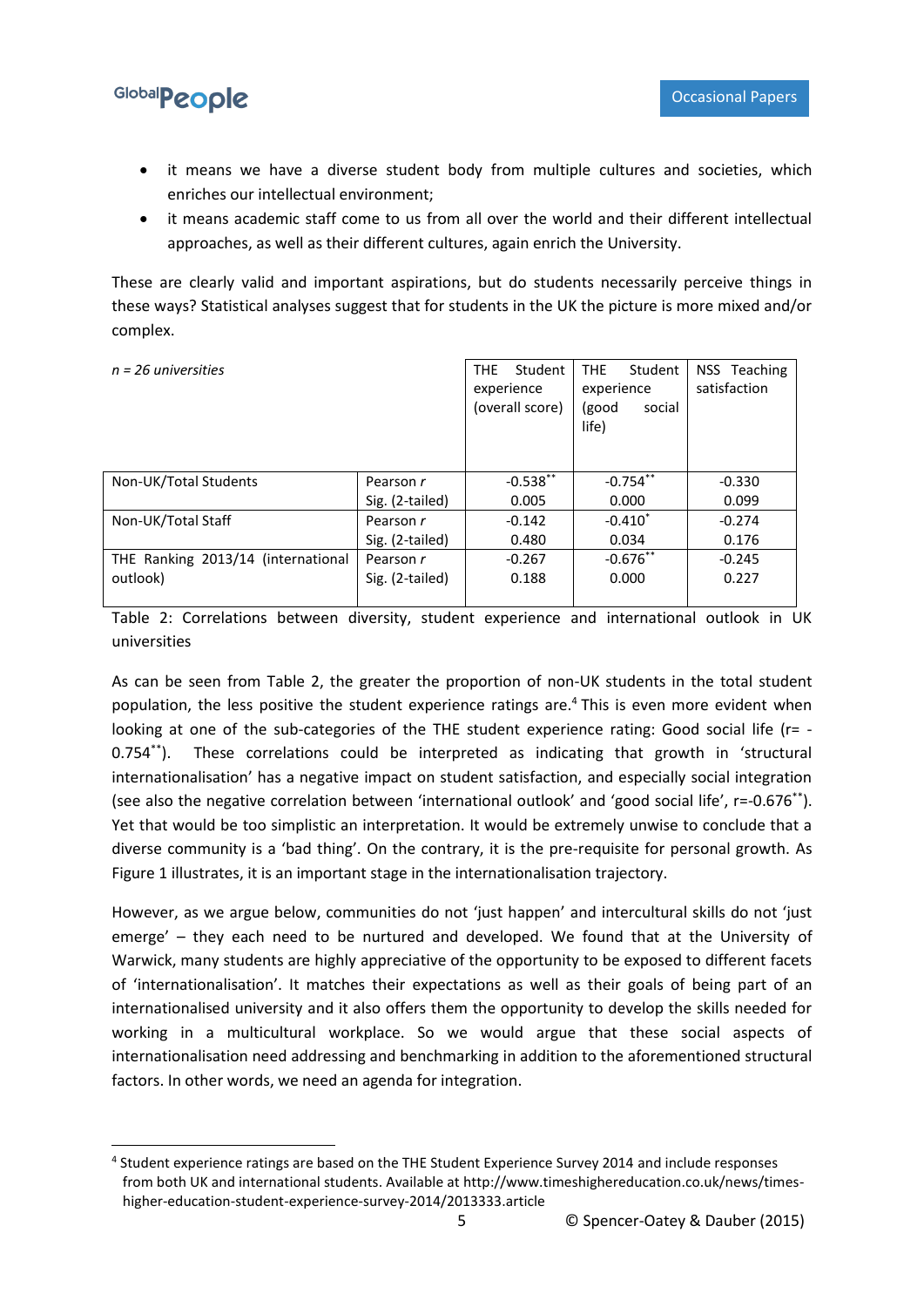

Fig. 1: Developmental Stages of Internationalisation

## **Structural Internationalisation ≠ Integrated community**

A recent British Council report<sup>5</sup> makes the following extremely important point:

"simply having a diverse student body does not mean the education or even the campus is global in nature. What comes as an essential part of a global education is the inclusion of international students in communities and classes. Integration of all students is an elemental factor in the expanding concept of internationalisation."

Unfortunately a range of reports have repeatedly argued that there are low levels of intermixing in further and higher education communities.<sup>6</sup> So while having a diverse population is an important prerequisite for reaping benefits, it does not in itself ensure that people will interact meaningfully with each other. This could explain the correlations in Table 2, and is further illustrated by Research Insight 1.

**<sup>.</sup>** <sup>5</sup> British Council (2014) Integration of international students. A UK Perspective. Available at http://www.britishcouncil.org/education/ihe/knowledge-centre/student-mobility/report-integrationinternational-students

<sup>6</sup> E.g. NUS: "Building an Internationalised Students' Union" Available at <http://www.nusconnect.org.uk/internationalisation/resources/>; ECU: "Internationalising equality, equalising internationalisation" Available at <http://www.ecu.ac.uk/publications/internationalising-equality-equalising/>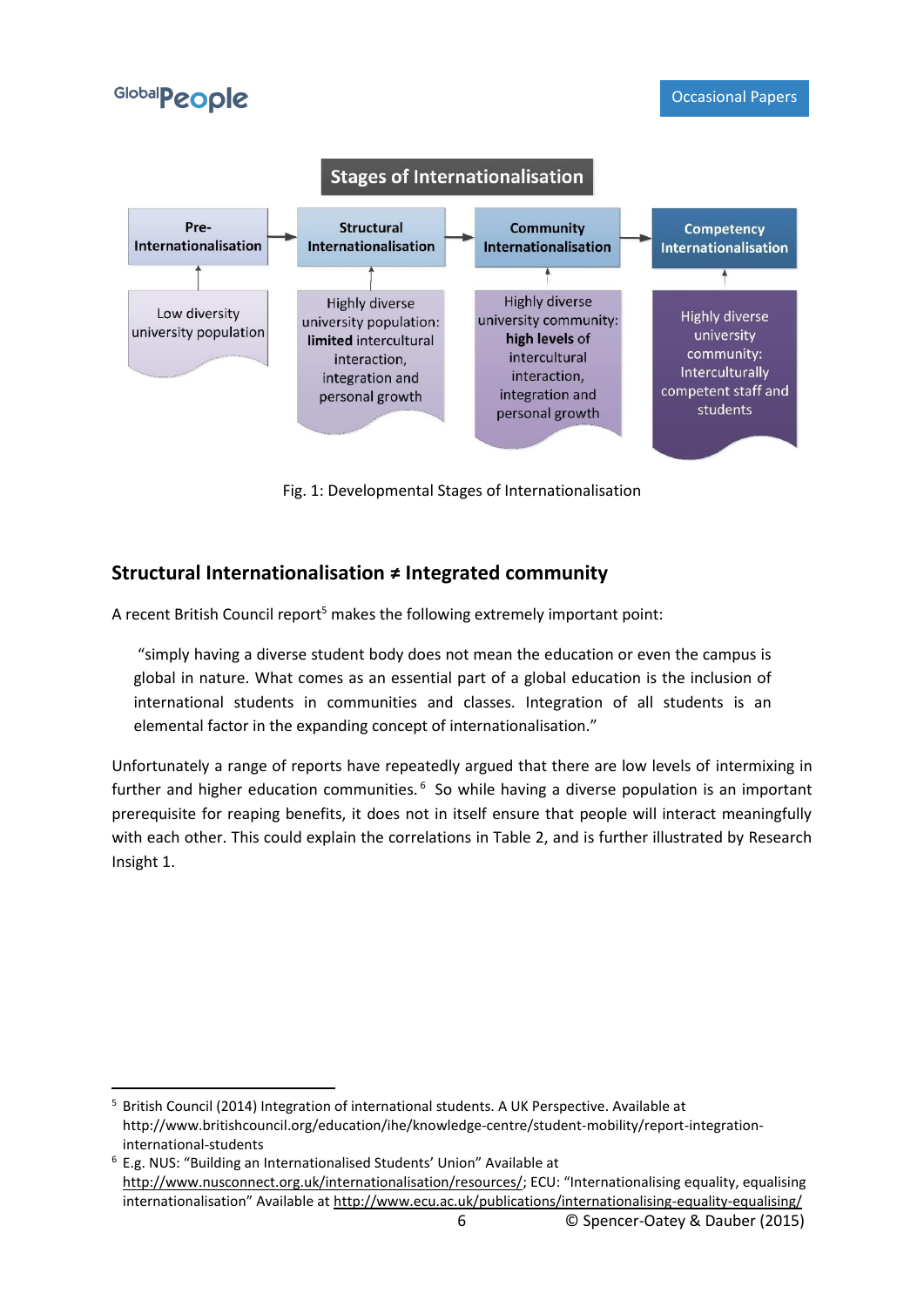#### **Research Insight 1***: Does diversity aid intercultural interaction?*

Groeppel-Klein, Germelmann and Glaum<sup>7</sup> carried out a longitudinal study at a 'border university' near the German-Polish border. They explain that border universities attract students from two or more neighbouring countries and have typically been established to promote intercultural understanding between the peoples of these neighbouring nations. The authors conducted a 7-year longitudinal study among the German and Polish students of their selected border university, and found that contrary to the establishment aims, interaction between members of the two groups did not increase over the period. They also found that the key to levels of interaction was not nationality but 'cultural openness': "*Students with a high level of individual cultural openness reported significantly higher levels of interaction than students with a low level of cultural openness*."

Since the mere existence of a diversified student body in itself does not necessarily lead to interaction, it is important to consider what conditions can facilitate or hamper helpful interaction and for this, *Contact Theory* may offer us some insights.

Contact theory was first put forward by the social psychologist, Gordon Allport<sup>8</sup>, in the 1950s, and since then it has generated a massive amount of ongoing research. The theory attempts to describe and explain what happens when members of different cultural groups come into contact. It argues that generally speaking, contact has a positive effect, especially in terms of reducing prejudice. However, it also argues that different contact conditions can affect the impact of contact. Some conditions are particularly effective in promoting positive outcomes, while others have the opposite effects. Allport proposed that the following conditions are particularly effective in reducing prejudice:

• equal status

**.** 

- common goals
- institutional support
- perception of similarity between the two groups.

Clearly, universities have a major role to play in providing institutional support through both establishing goals and enabling support (financially and procedurally) for achieving them. Many are committed to doing this and numerous initiatives are being undertaken at a wide range of institutions. For example, the University of Sheffield<sup>9</sup> has identified the establishment of "a truly international University community" as one of its key aims and has listed a number of strategies for achieving it, such as *Providing more social and extra-curricular activities that bring home and international students together*; *providing all students with an opportunity to develop/acquire a second language (including the opportunity for international students to develop their English language); internationalising our curricula so that all students have exposure to an international* 

 $7$  Groeppel-Klein, A., Germelmann, C.C. and Glaum, M. (2010) Intercultural interaction needs more than mere exposure:Searching for drivers of student interaction at border universities. *International Journal of Intercultural Relations, 34,* 263–267.

<sup>8</sup> Allport, G. W. (1954). *The Nature of Prejudice*. Reading, MA: Addison-Wesley.

<sup>9</sup> http://www.sheffield.ac.uk/polopoly\_fs/1.206647!/file/International-strategy-Senate-approved.pdf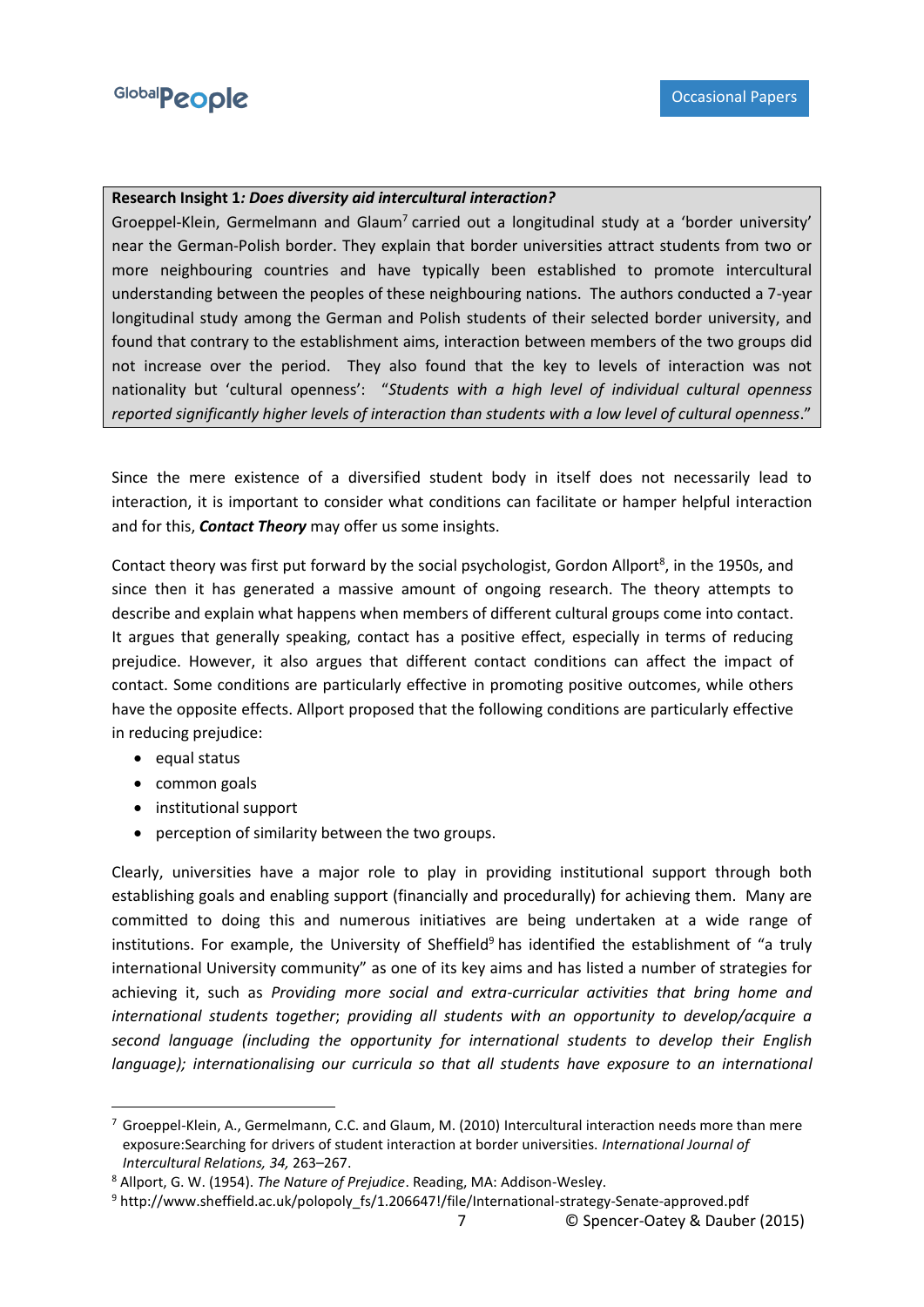*learning experience and all students understand their subject in an international context.* Case study examples of practical ways of implementing these strategies can be found in a recent report on the promotion of integration on campus.<sup>10</sup> In addition, a large number of resources on intercultural competence and tools for helping achieve it are available on the Global PAD website.<sup>11</sup>

While it is important to grasp the big picture of HE in the UK, it is even more important to understand the social dynamics on each university campus. Recent research at the University of Warwick, using data from *i-Graduate's International Student Barometer* (with a sample of 2000 students which was collected in the summer of 2014), underlines the importance of diversity in friendships in order for students to feel part of the university community.

|                                                   |                 | I feel part of the               |
|---------------------------------------------------|-----------------|----------------------------------|
|                                                   |                 | University/Institution community |
| Making friends from my home country <sup>12</sup> | Pearson r       | $.281**$                         |
|                                                   | Sig. (2-tailed) | 0.000                            |
| Making friends from this country (i.e. UK)        | Pearson r       | $.396**$                         |
|                                                   | Sig. (2-tailed) | 0.000                            |
| Making friends from other countries               | Pearson r       | $.395**$                         |
|                                                   | Sig. (2-tailed) | 0.000                            |

Table 3: Correlations between friendship and sense of belonging to the university community

As can be seen from Table 3 (and in line with early research by Stephen Bochner<sup>13</sup>), all three types of friendships – co-national, host country and other international – are important for home as well as international students to feel a sense of belonging to the university community. Considering the level of satisfaction that students have with making friends at Warwick, they appear to be (a) generally very satisfied (Figure 2) and (b) report that they have friends from different countries (Figure 3). Nevertheless, it also appears that international students find it considerably harder to make friends with students from the host country (i.e. UK in this case).

**.** 

<sup>10</sup> Spencer-Oatey, H., Dauber, D. & Williams, S. (2014). Promoting integration on campus: Principles, practice and issues for further exploration. Report commissioned by UKCISA and available at: http://www2.warwick.ac.uk/fac/cross\_fac/globalpeople/integration/

<sup>11</sup> http://www.warwick.ac.uk/globalpadintercultural

<sup>&</sup>lt;sup>12</sup> This question was not included for UK students, thus only reflects international students' perception

<sup>13</sup> E.g. Bochner, S. (1977). Friendship patterns of overseas students: A functional model. *International Journal of Psychology, 12*(4), 277-294.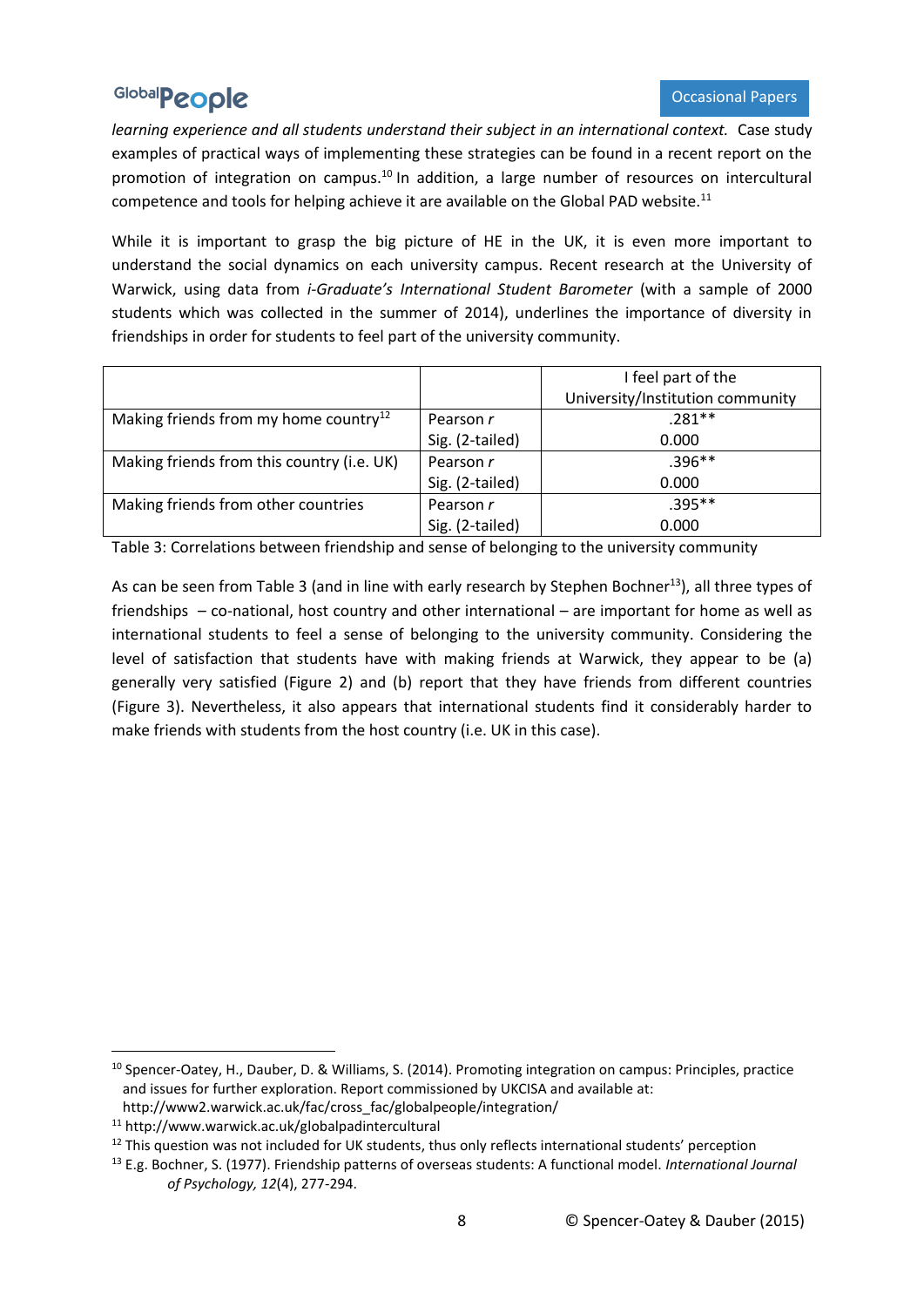

Fig. 2: The proportion of students (n = 2000) who are satisfied with making friends from different places.



Fig. 3: The proportion of students (n = 2000) who agreed with the following statement: *"Within my friendship groups there are people from different countries*."

Yet not all find it equally easy to make such friendships. As can be seen from Figure 4, there were differences across regional clusters in the degree of difficulty they perceived in making friends with people from different countries, and these were statistically significant. Although the proportion perceiving it to be difficult was less than 50% for all regional clusters, Chinese students found it

9 © Spencer-Oatey & Dauber (2015)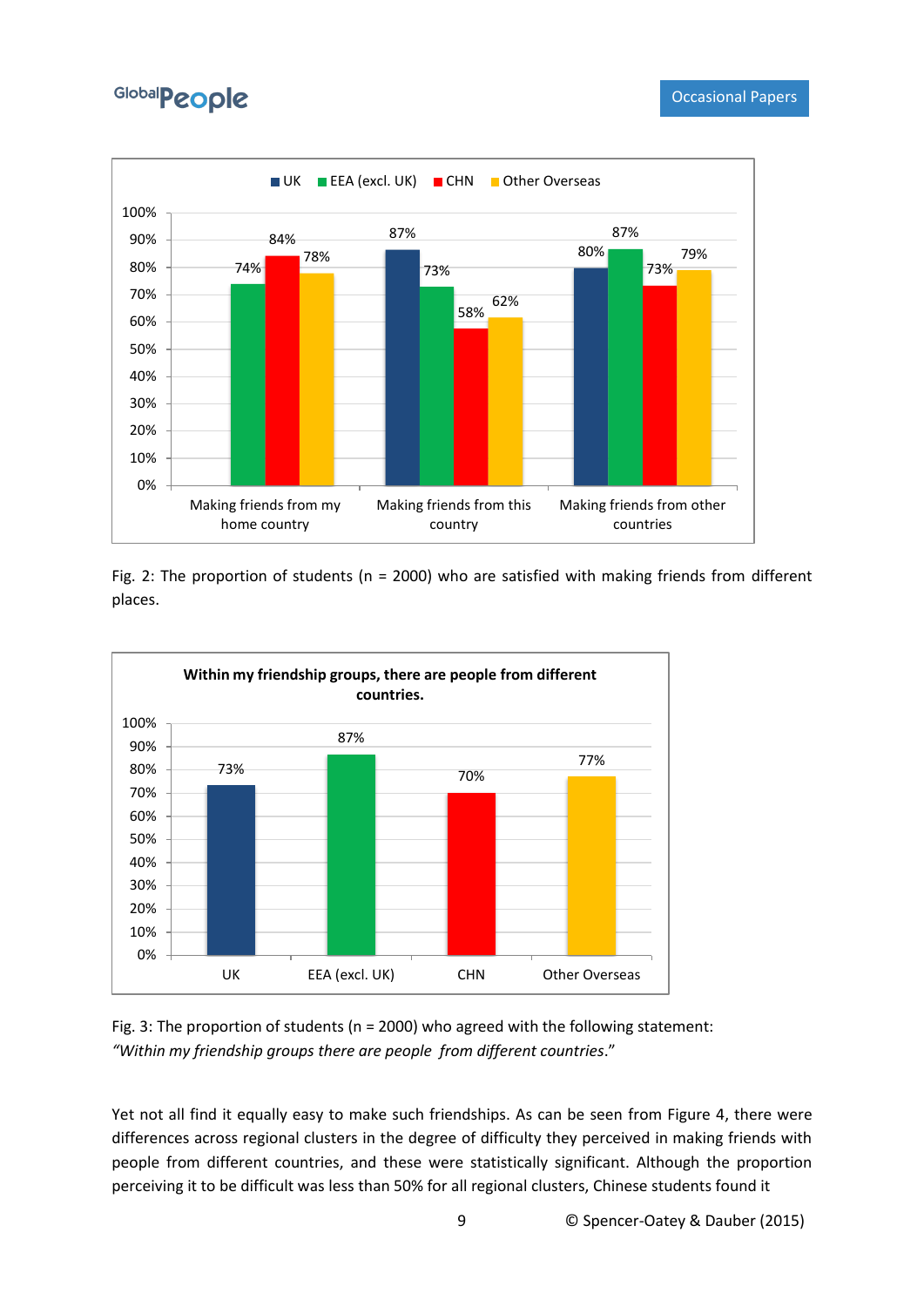**.** 

noticeably more difficult than other regional clusters, and research is needed into why this might be the case.<sup>14</sup>



Fig. 4: The proportion of students (n = 2000) who agreed with the following statement: "*I find it difficult to socialise with people who are from different countries.*"

Some recent European research indicates that it is the quality of interaction that is of crucial importance (see Research Insight 2), and this underlines the importance of facilitating high quality interaction.

### **Research Insight 2***: Does diversity in class necessarily promote positive relations among different ethnocultural groups***?**

A Belgian study by Dejaeghere, Hooghe and Claes<sup>15</sup> investigated whether diversity in class had an impact on students' ethnocentrism. The researchers conducted a two-year study with nearly 3000 late-adolescent students at schools across Belgium, comparing classes with high diversity of pupils with those with low diversity. They found that level of diversity did not predict intercultural understanding – the key factor was quality of relations. They therefore drew the following conclusion: "*Schools where there is a high level of diversity offer good opportunities to counter ethnocentrism according to our analysis, but this has to be framed within a positive intergroup climate. If schools or education systems want to develop a policy aimed at reducing ethnic prejudice, it is crucial therefore to try to influence the quality of the interaction between the various ethnic and cultural groups at school*."

<sup>&</sup>lt;sup>14</sup> Chinese students were treated as a separate group because it is the largest international student group on campus and were also the most frequently mentioned group in comments.

<sup>15</sup> Dejaeghere, Y., Hooghe, M. and Claes, E. (2012) Do ethnically diverse schools reduce ethnocentrism? A twoyear panel study among majority group late adolescents in Belgian schools. *International Journal of Intercultural Relations, 36,* 108–117.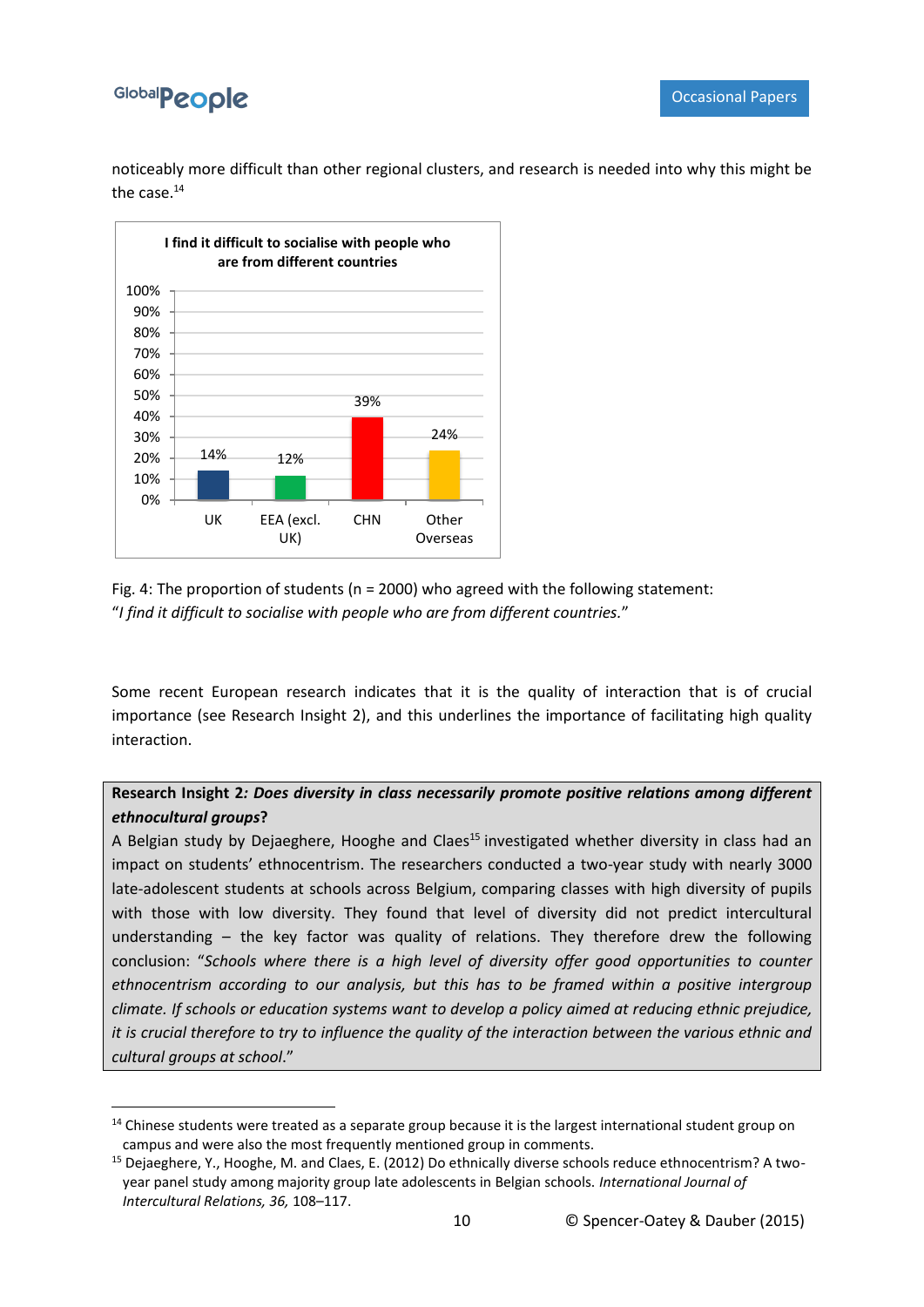So yet again we see the importance of developing an effective agenda for integration – one that nurtures meaningful interaction between students (and staff) from different backgrounds.

### **Structural Internationalisation ≠ 'Global skills'**

While integration is an important characteristic of successful internationalisation, high quality interaction is not simply an end in itself. It is often closely associated with the development of 'global skills' (more formally known as intercultural competence) – qualities that many employers are now seeking/demanding/expecting in their new employees. Several recent reports have drawn attention to these needs, as illustrated in Table 4. The outcomes from these large-scale studies reflect the views of over 1400 employers and it is clear from them that communication skills, especially in multicultural contexts, consistently outrank other, presumably important outcomes of studying at an HEI, e.g. technical expertise.

According to the EAIE Barometer<sup>16</sup>, preparing students for a global world was identified as the second most important reason for a university to internationalise, and this is often referred to in university internationalisation strategies. For instance, the University of Glasgow<sup>17</sup> identifies the following goal in its internationalisation strategy: *To enhance the student experience at Glasgow by offering a culturally diverse learning environment that prepares students for global employment and citizenship.*

However, this raises some fundamental questions for benchmarking internationalisation, including how we can foster such 'global graduate' skills and whether university degree programmes are helping significantly to nurture them.

| agr CIHE<br><b>CFE</b><br><b>Global Graduates</b><br>clustes into Global Lau | agr, CIHE, CFE<br>Graduates.<br>Global<br>Global<br>graduates into global leaders,<br>Diamond et al. on behalf of agr,<br>CIHE, & CFE (2011)<br>Available<br>at:<br>http://www.ncub.co.uk/reports/glob<br>al-graduates-into-global-leaders.html | Top 10 skills sought by 12 leading employers<br>collectively representing 3500+ graduate recruits:<br>1. A ability to work collaboratively with teams of people<br>from a range of backgrounds and countries;<br>2. Excellent communication skills: both speaking and<br>listening;<br>A high degree of drive and resilience;<br>3.<br>4. An ability to embrace multiple perspectives and<br>challenge thinking;<br>A capacity to develop new skills and behaviours<br>5.<br>according to role requirements;<br>A high degree of self-awareness;<br>7. An ability to negotiate and influence clients across the<br>globe from different cultures;<br>An ability to form professional, global networks;<br>8.<br>9. An openness to and respect for a range of<br>perspectives from around the world;<br>10. Multicultural learning agility (e.g. ability to learn in<br>any culture or environment). |
|------------------------------------------------------------------------------|-------------------------------------------------------------------------------------------------------------------------------------------------------------------------------------------------------------------------------------------------|-----------------------------------------------------------------------------------------------------------------------------------------------------------------------------------------------------------------------------------------------------------------------------------------------------------------------------------------------------------------------------------------------------------------------------------------------------------------------------------------------------------------------------------------------------------------------------------------------------------------------------------------------------------------------------------------------------------------------------------------------------------------------------------------------------------------------------------------------------------------------------------------------------|

1

<sup>16</sup> http://www.eaie.org/home/in-the-field/barometer.html

<sup>17</sup> http://www.gla.ac.uk/about/internationalisation/internatatgla/internationalisationstrategy/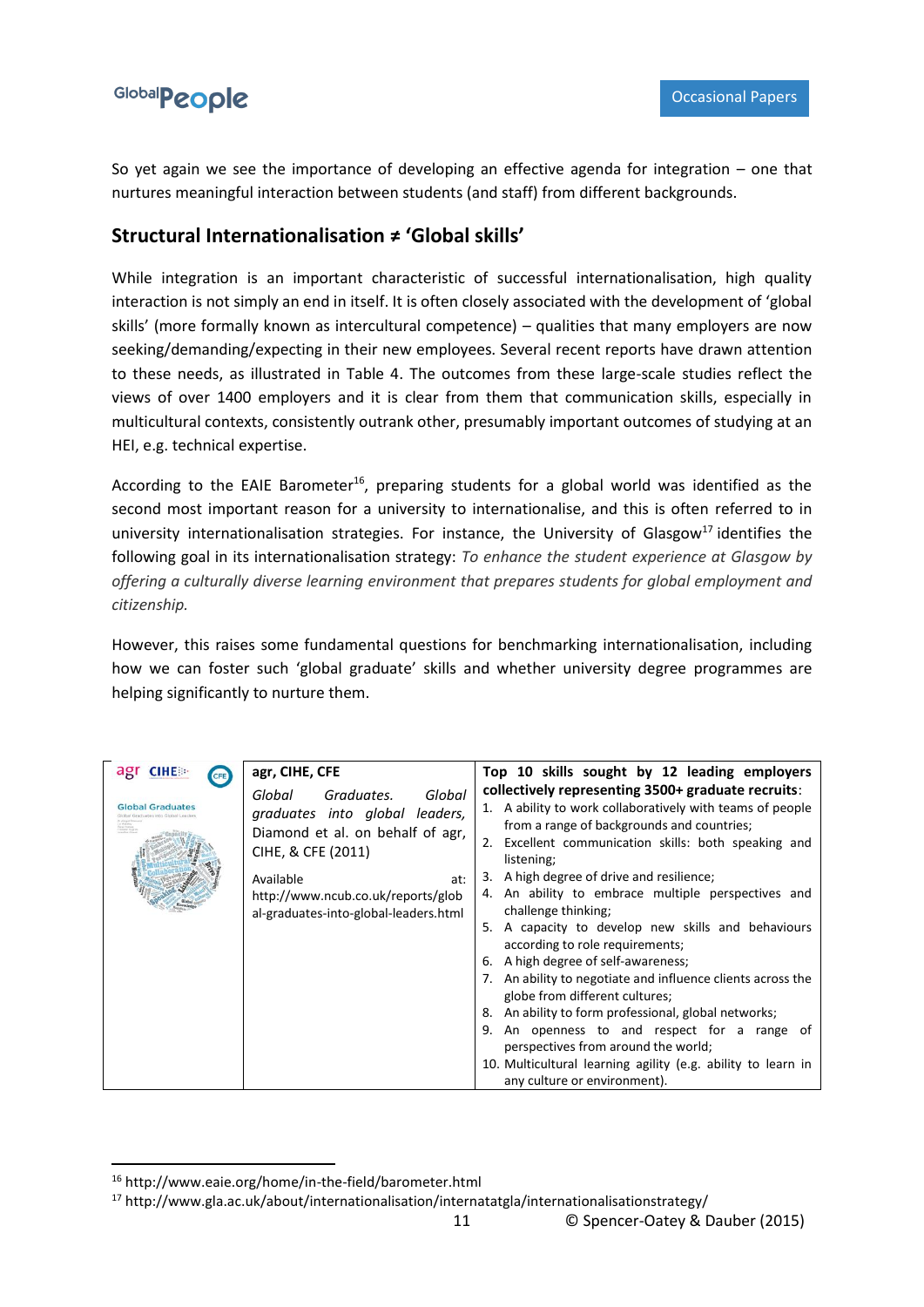Occasional Papers

| <b>CBI</b>                                                                                | The CBI                                                                                                                                                                                                                                                                                  | 542 employers collectively employing around 1.6 m                                                                                                                                                                   |
|-------------------------------------------------------------------------------------------|------------------------------------------------------------------------------------------------------------------------------------------------------------------------------------------------------------------------------------------------------------------------------------------|---------------------------------------------------------------------------------------------------------------------------------------------------------------------------------------------------------------------|
| Learning to grow:<br>Education and skills sorvey 2012                                     | <b>Education and Skills Survey (2012)</b>                                                                                                                                                                                                                                                | people:                                                                                                                                                                                                             |
|                                                                                           | Available<br>at<br>http://www.cbi.org.uk/media/15149<br>78/cbi education and skills survey<br>2012.pdf                                                                                                                                                                                   | Out of 13 employability skills, employers were<br>least satisfied with employees' skills in: Foreign<br>Languages + Cultural Awareness                                                                              |
| <b>Economist Intelligence Unit</b>                                                        | <b>The Economist</b>                                                                                                                                                                                                                                                                     | 572 executives:                                                                                                                                                                                                     |
| Competing<br>across borders<br>How cultural and communication<br>barriers affect business | Competing across Borders. How<br>cultural<br>&<br>communication<br>affect<br><i>barriers</i><br>business.<br>Economist<br>Intelligence<br>Unit<br>(2013)<br>Available<br>at<br>http://www.economistinsights.com/c<br>ountries-trade-<br>investment/analysis/competing-<br>across-borders | Expect prospective employees to be fluent in<br>key foreign languages.<br>Misunderstandings<br>cultural<br>rooted<br>in<br>$differences \rightarrow greatest obstacle$ to productive<br>cross-border collaboration. |
|                                                                                           | <b>The British Council</b>                                                                                                                                                                                                                                                               | HR managers working for 367 large employers in 9                                                                                                                                                                    |
| <b>CULTURE</b><br><b>AT WORK</b>                                                          | Culture at Work. The value of<br>inter-cultural<br>skills<br>the<br>in<br>workplace, British Council (2013)<br>Available<br>at                                                                                                                                                           | countries:<br>Intercultural skills are highly valued<br>Intercultural skills bring strong business benefits                                                                                                         |
|                                                                                           | http://www.britishcouncil.org/organi<br>sation/publications/culture-work-<br>intercultural-skills-workplace                                                                                                                                                                              | and mitigate risks                                                                                                                                                                                                  |

Table 4: 'Global skills' required by employers, according to recent reports

Recent research at the University of Warwick using data from *i-Graduate's International Student Barometer* data throws some light on these questions. As can be seen from Figure 5, most students felt their experiences during their degree programme were helping them develop the skills needed for working effectively in international contexts. However, there were some significant differences across the regional clusters, with UK students agreeing significantly less strongly than EEA students.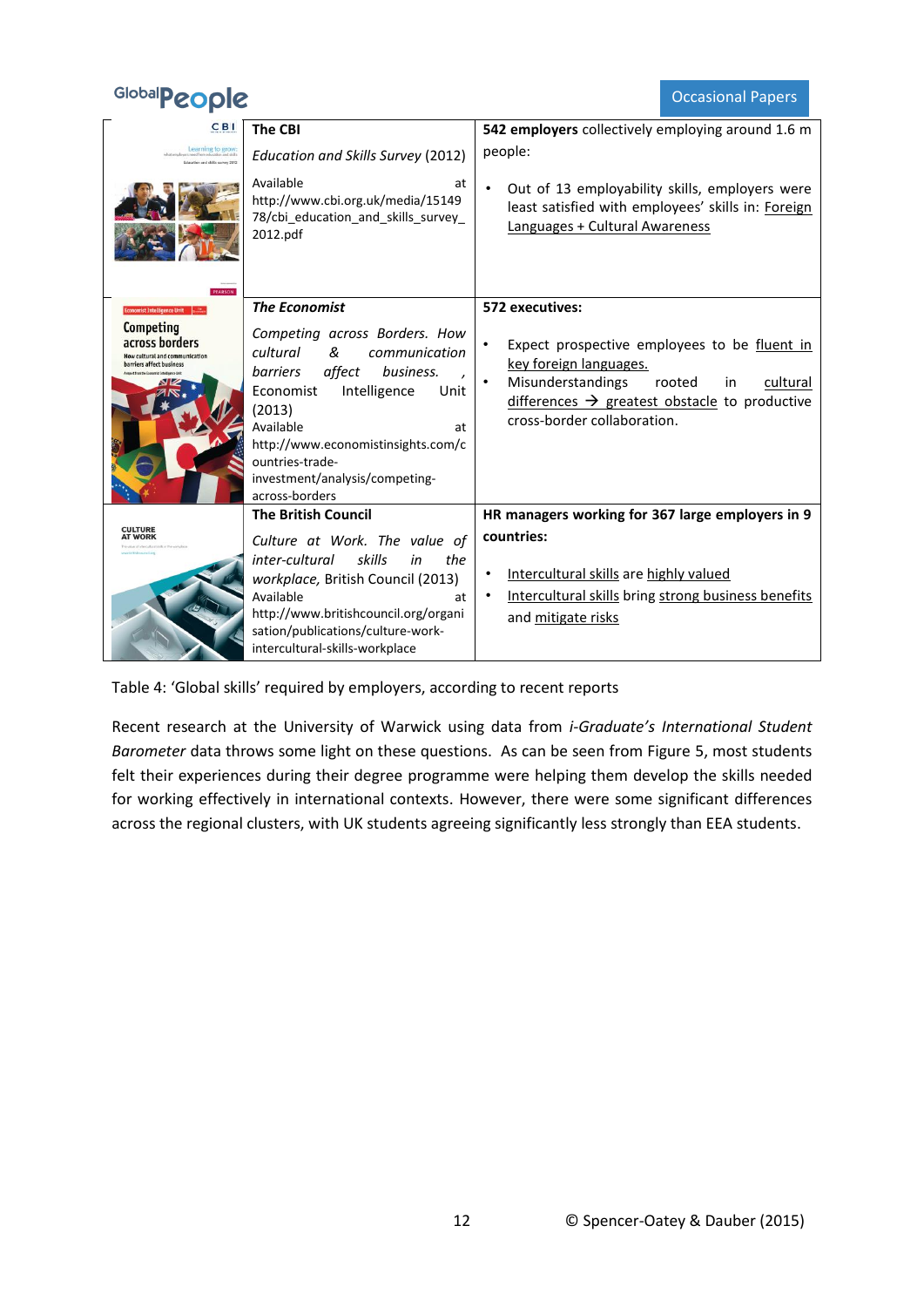



In terms of the impact of different elements of their university experiences, correlation analyses reveal that experience of both mixed nationality friendships and mixed nationality group work are positively associated with students' perceptions that they are developing the skills needed for working effectively in international contexts and these associations are statistically significant (see Table 5). This further corroborates our assertion that while student composition is important, enabling students to build positive social bonds (in line with recent European research – see Research Insights above) with their peers is equally important and should be of similar priority for HE policy makers.

In some respects these results are not surprising, as it has been widely assumed that friendships with people from different countries will help foster 'global skills'. Many universities, therefore, have developed initiatives to help promote such diversity in friendships, some case study examples of which can be found in Warwick's recent report on the promotion of integration on campus.<sup>9</sup> However, it is interesting to note that the correlations between the development of 'global skills' and an enriching experience of mixed nationality group work are even stronger than between the development of 'global skills' and experience of mixed national friendships. Finally, it is noteworthy that these relationships appear to exist irrespective of the cultural background of the students. Both elements, making friends and mixed national group work experiences, contribute significantly to students' perceptions of their development of global skills, at least at the University of Warwick.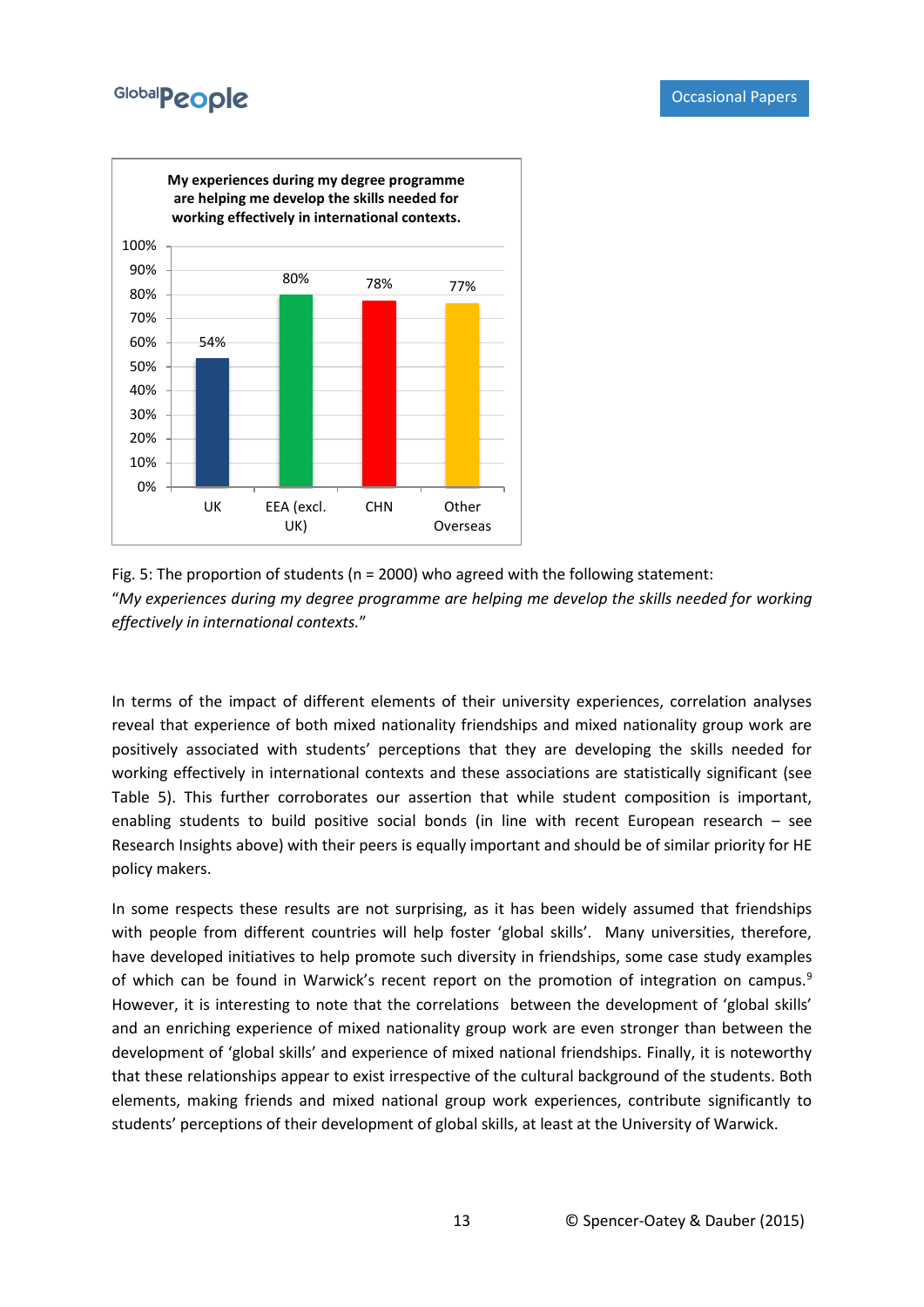|                                                          | Degree programme experiences have helped develop 'global skills' |                |            |            |
|----------------------------------------------------------|------------------------------------------------------------------|----------------|------------|------------|
| Has friends of<br>different<br>nationalities             | UK.                                                              | EEA (excl. UK) | <b>CHN</b> | Other Intl |
|                                                          | $.318**$                                                         | $.380**$       | $.373**$   | $.337**$   |
| Mixed<br>nationality<br>group work has<br>been enriching | UK.                                                              | EEA (excl. UK) | <b>CHN</b> | Other Intl |
|                                                          | $.483**$                                                         | $.456**$       | $.541**$   | $.452**$   |

Table 5: Correlations between (a) experiences of mixed nationality friendships and group work and (b) perceptions that 'global skills' are being fostered in their degree programme

Mixed nationality group work is an aspect of internationalisation that is relatively rarely mentioned in internationalisation strategies, and yet the findings here indicate that it plays an important role, at least in students' eyes. Previous research<sup>18</sup> has found that there are major challenges associated with it and that careful facilitation is needed for the enrichment benefits to emerge. We would argue that universities need to start prioritising this more, especially since the ability to work in multicultural teams has been identified by employers as the top skill they are looking for, according to at least one report (see Table 4 above, agr, CIHE, CFE report).

## **Benchmarking of Internationalisation: Moving beyond structural parameters**

A European funded project, IMPI (Indicators for Mapping and Profiling Internationalisation, 2009–  $2012$ <sup>19</sup>, has drawn up a detailed set of indicators that institutions can use to assess their level of internationalisation. With regard to preparing students for life and work in an intercultural and globalising world, they have developed the set of indicators shown in Table 6.

**.** 

<sup>18</sup> E.g. Popov, V., Brinkman, D., Biemans, H. J. A., NMulder, M., Kuznetsove, A., & Noroozi, O. (2012). Multicultural student group work in higher education. An explorative case study on challenges as perceived by students. *International Journal of Intercultural Relations, 36*, 302–317.

Turner, Y. (2009). "Knowing me, knowing you," is there nothing we can do? Pedagogic challenges in using group work to create an intercultural learning space. *Journal of Studies in International Education, 13*(2), 240–255.

Volet, S. E., & Ang, G. (2012). Culturally mixed groups on international campuses: An opportunity for inter-cultural learning. *Higher Education Research & Development, 31*(1), 21-37.

<sup>19</sup> http://www.impi-project.eu/home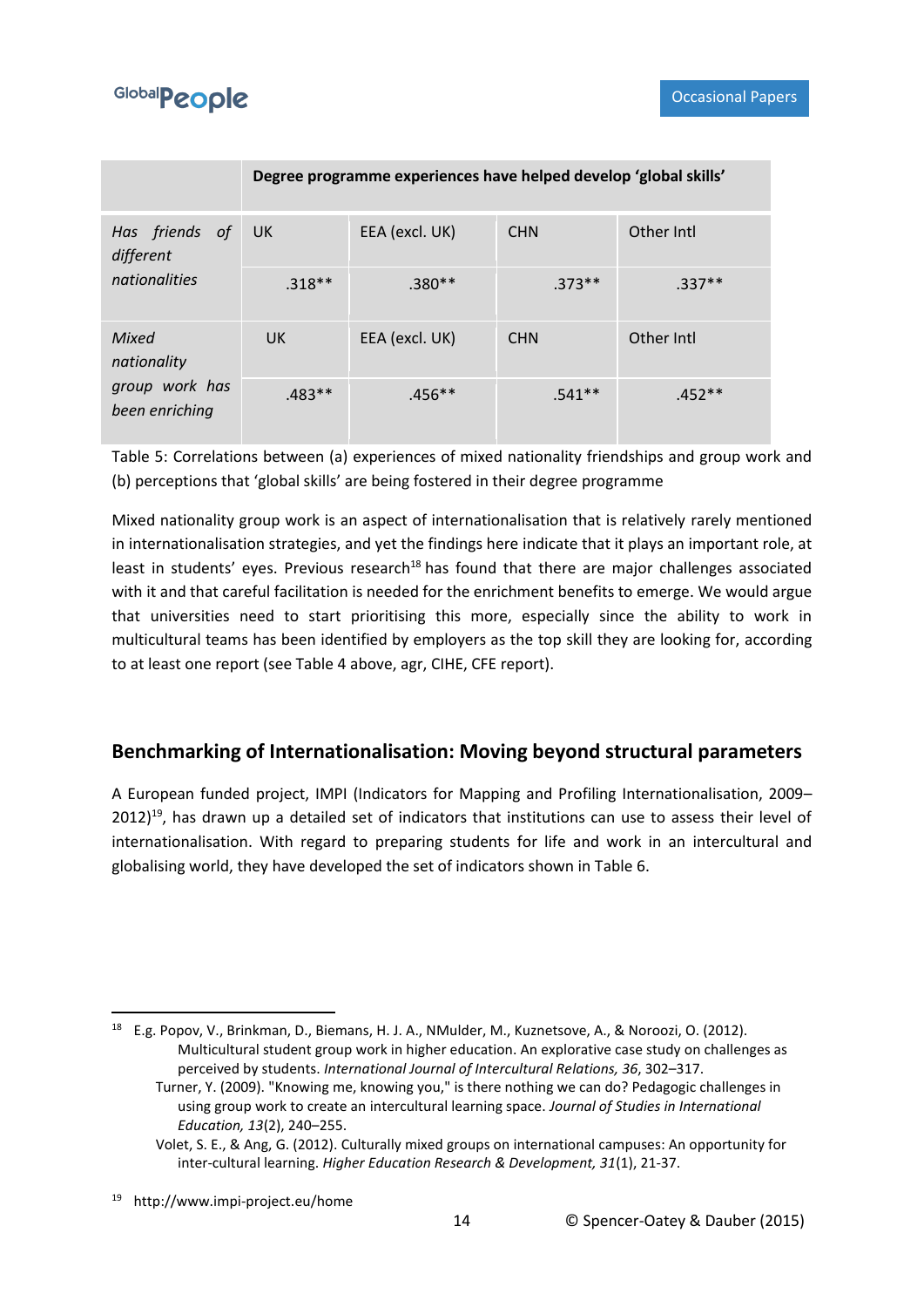

**Goal dimension: to well-prepare students for life and work in an intercultural and globalising world**

- 1. Out of all students in the unit, what proportion studies abroad in a given year?
- 2. Does the unit have a clearly defined strategy for internationalisation?
- 3. Out of all international students in the unit in a given year, what proportion are exchange or mobility programme students?
- 4. Out of all courses offered by the unit in a given year, what is the proportion of courses taught in a foreign language?
- 5. In a given year, what proportion of the unit's academic staff members follows an English language course?
- 6. Are all facilities provided by the unit to domestic students also available to international students?
- 7. What proportion of students from the unit participates in outgoing exchange or mobility programmes in a given year?
- 8. In a given year, out of all academic staff members in the unit, what proportion are visiting staff members from abroad?
- 9. Does the unit provide a mentoring or ''buddy''-system for international student support?
- 10. Out of all degree programmes offered by the unit in a given year, what proportion are international joint/double/multiple degree programmes?

Table 6: IMPI internationalisation indicators relations re preparing students for a global world

It is excellent that such detailed work has been carried out on developing indicators for internationalisation. Some of the indicators offer a relatively holistic picture of internationalisation, such as the 'clearly defined strategy of internationalisation' as well as 'provide a mentoring or 'buddy'-system'. Nevertheless, as can be seen from Table 6, all of them are still structural in nature and, most likely, would produce 'more of the same' findings as current benchmarks do.

Since internationalisation is considered to be a process rather than a state of an organisation, it is fair to say that many HEIs have begun to shape their institutions towards a more internationalised community. By attracting students and staff from other countries and taking initiatives to help them adjust, the internationalisation process in terms of developing intercultural skills and an integrated community has already begun. However, it needs to be broadened in scope to include ALL members of the community (i.e. home as well as non-UK) and it needs to be acknowledged that current benchmarks are not yet capturing the social/skills aspects of internationalisation.

Important though structural internationalisation can be, we would argue that those elements on their own are inadequate and may even give a misleading impression of students' levels of intercultural competence or satisfaction. They need to be supplemented by indicators that probe people's lived experiences of cultural diversity, such as the amount and quality of mixed nationality interaction, both in the classroom and beyond. Items added to *i-Graduate's* SB/ISB surveys by staff at the University of Warwick have yielded valuable new insights into the interactional and community aspects of a university's internationalisation agenda. These measures have now been developed into the [Global Education Profiler \(GEP\)](https://warwick.ac.uk/fac/cross_fac/globalpeople2/he_institutions/gep/) which is providing more comprehensive insights into internationalisation from a personal and professional development perspective.